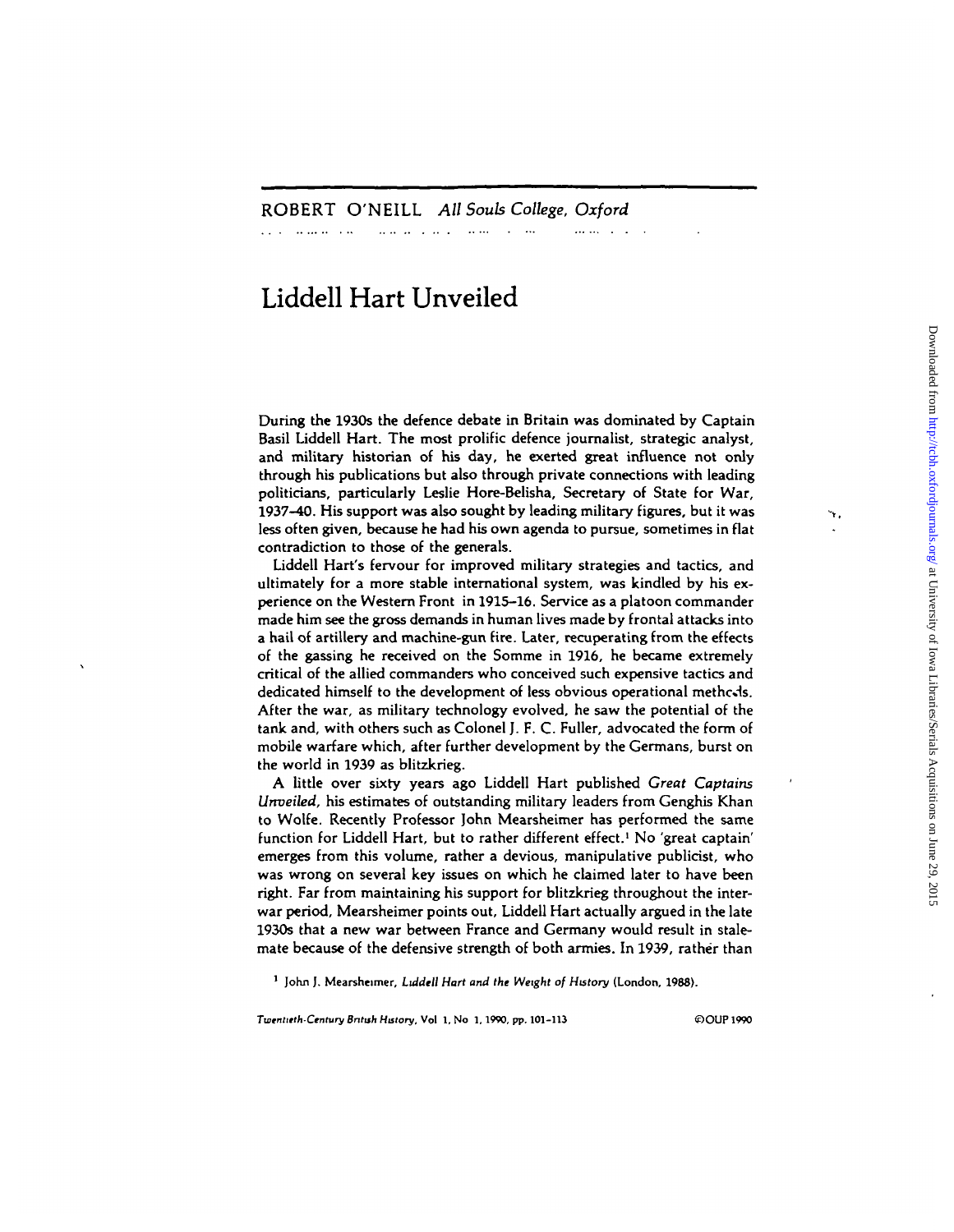advocating firmness in dealing with Hitler, Liddell Hart was critical of the Britis h guarante e t o Polan d an d oppose d th e despatc h of a Britis h forc e t o help the French. Even in 1940 Liddell Hart was urging conclusion of a separat e peac e wit h Naz i Germany .

Eve n mor e serious , i n Mearsheimer' s view , tha n thes e error s of judgemen t is the alleged deceitfulness which enabled Liddell Hart, after a decent interval in ignominy during the 1940s, to salvage his reputation. Liddell Hart resurrected his good name, Mearsheimer claims, largely by falsifying the e e too dazzled record and the sequence of strategists who were too dazzled by his former prominence to suspect the truth about him.

Altogether, Mearsheimer's book is a formidable indictment of a man who m man y expert s i n hi s field , bot h civilia n an d military , hav e regarde d as the greatest strategic thinker of the twentieth century. It is not a book written in haste or without prodigious research. Mearsheimer has had acces s t o th e whol e of Liddel l Hart' s vas t collectio n of persona l paper s no w a t th e Liddel l Har t Centr e fo r Militar y Archives , King' s College , London , an d has closely studied the principal publications of his subject. Yet on the basis of my own knowledge of Liddell Hart in the 1960s, I have to say that the book fails to do justice to the man as a whole. There is not much that I wish to dispute in what Mearsheimer has written of a factual nature on Liddell Hart . H e ha s don e hi s researc h carefull y an d uncovere d seriou s weaknesse s in his subject's record, weaknesses which for the most part have already been discussed in Professor Brian Bond's more balanced book on Liddell Hart's military thought.<sup>2</sup> But in his concentration on Liddell Hart's shortcoming s Mearsheime r ha s writte n a one-side d accoun t whic h leave s th e reader baffled as to how Liddell Hart achieved anything other than through the force of his expression, persistence, vanity, and deceit. The book is the re case for the prosecution rather than an objective appraisal.

The picture of the man that Mearsheimer presents is deficient in several ways. First, it does not attempt to appraise Liddell Hart in terms of what he was trying to achieve in the 1920s and 1930s, and the problems he had to overcome in order to make his way. Secondly, through the primary focus o n Liddel l Hart' s mistake s i n th e matter s of blitzkrie g an d Britis h polic y towards Nazi Germany, he is given little credit for developing ideas which have stood the test of time for over sixty years. Thirdly, in concentrating on the alleged aspects of deviousness in the way in which Liddell Hart restored his reputation in the 1950s and 1960s, Mearsheimer omits discussion of Hart's contribution to the debate on nuclear strategy in this period. Fourthly, Hart is given no credit for his most scholarly production, the two-volume history of The Royal Tank Regiment, The Tanks, which he wrote during the 1950s. And fifthly, the great efforts he made to foster a new generation

**<sup>2</sup> Bria n Bond ,** *Liddell Hart. A Study of his Military Thought* **(London , 1977 )**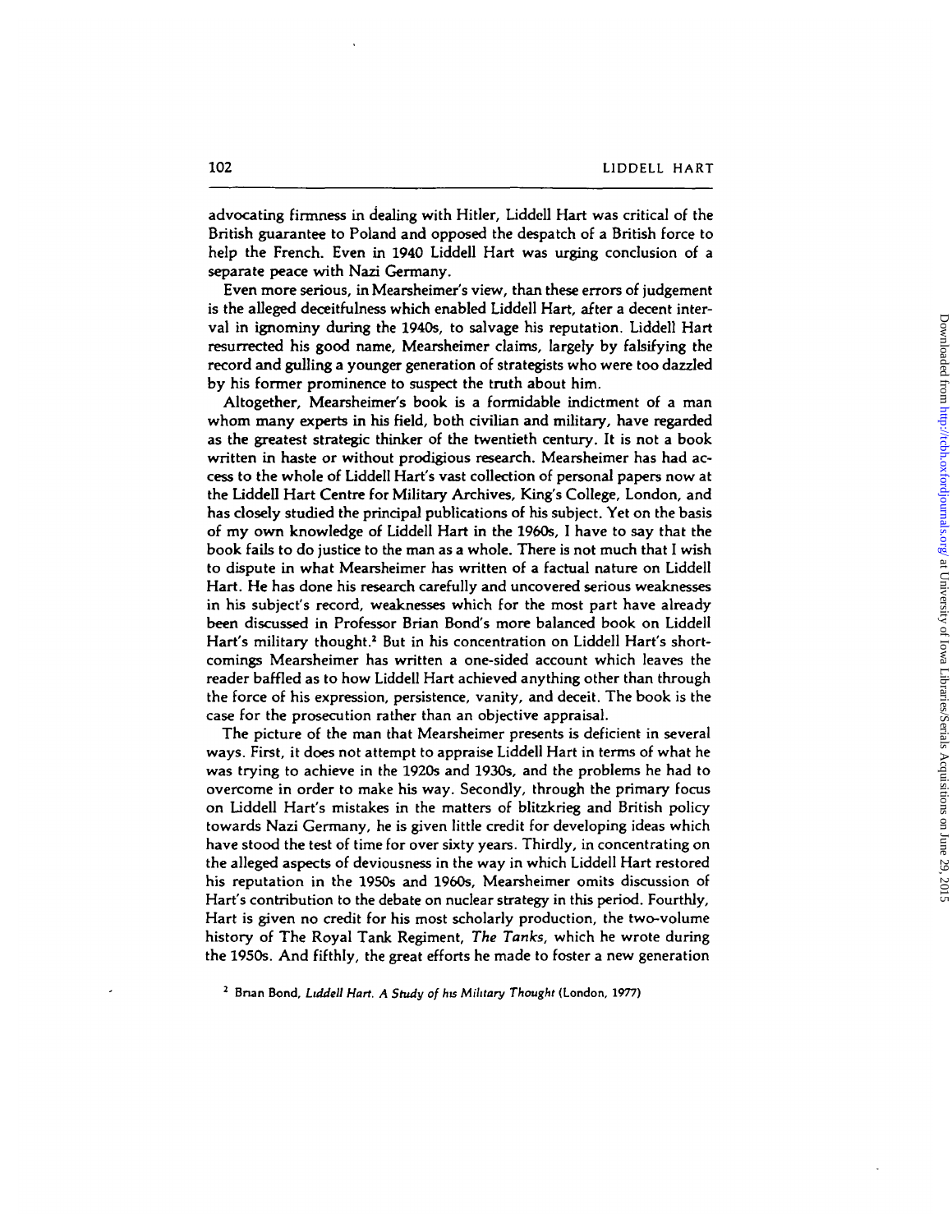of thinker s ar e portraye d wholl y i n th e sordi d ligh t of thei r utilit y t o Liddel l Hart in retrieving his lost reputation.

## I . *Liddell Hart's Motivation in the Interwar Years*

To judge Liddell Hart accurately and fairly it is important t o hav e som e ide a of hi s motivation . I t wa s rathe r different t o tha t of academi c defence-in tellectual s today , wit h thei r relativel y wel l recognize d role s an d secur e livelihoods, aiming to produce in the course of a working lifetime a handful of major works, each of them based on several years of research. Rather, he wa s a militar y refugee , throw n eu t of hi s chose n professio n a t th e ag e of 2 8 o n medica l grounds , with nothin g othe r tha n hi s wit s t o fal l bac k on . H e wa s luck y enoug h t o fin d i n journalis m a wa y of continuin g t o ear n a livin g throug h hi s militar y expertise . Althoug h he ha d enjoye d writin g whil e h e wa s i n th e army , h e ha d no t sought , a s man y militar y me n hav e don e in more recent times, to leave the army in order to become a public commentator or private consultant. What he turned to on his enforced departure was, for him, very much a second choice, and it is not hard to understand why . Th e life of a militar y corresponden t i n th e 1920 s wa s bot h insecur e an d financiall y straitened .

The pain and frustration of having to give up the military career that he ha d wante d s o badl y wer e ease d b y hi s discovery of th e powe r tha t ca n b e exercise d b y a successfu l columnist . I n 192 5 Liddel l Har t succeede d th e famous Colonel Charles à Court Repington as military correspondent of the *Daily Telegraph.* Repington's promising army career had also been terminate d prematurely , i n 190 2 after a mino r scanda l ove r hi s relationshi p with the wife of a senior diplomat. But through his pen and army connections Repington built a formidable reputation as military correspondent of *The Times* from 1904 to 1918. He acquired great political influence, and wa s regarde d b y th e Britis h arm y a s a useful privat e channe l of communica tion, as, for example, when he served as an intermediary in the discussions which led to the consequential staff talks held with the French in 1906. Repington's most dramatic moment came when he revealed to the British public the shell shortage of May 1915, thereby playing a major role in bringing dow n th e firs t Asquit h government , an d forcin g th e Liberal s int o coalitio n with the Conservatives. He fell out with *The Times* in 1918 and went via the *Morning Post* to the *Daily Telegraph.* Throughout his twenty-one years as a leading journalist Repington had b<del>e</del>en sought after by those in power. He had used his considerable influence to fight for implementation of his own idea s an d t o strengthe n hi s persona l position .

Liddell Hart first made Repington's acquaintance on a tour of Territorial Army camps in July and August 1924, during temporary employment by the M*orning Post*. He was heartened by Repington's 'friendly interest' in his  $\alpha$ t University of Iowa Libraries Actual Serials Actions on June 2015 http://tcb.org/ Downloaded from Downloaded from Downloaded from Downloaded from Downloaded from Downloaded from Downloaded from Downloaded from Downlo

۳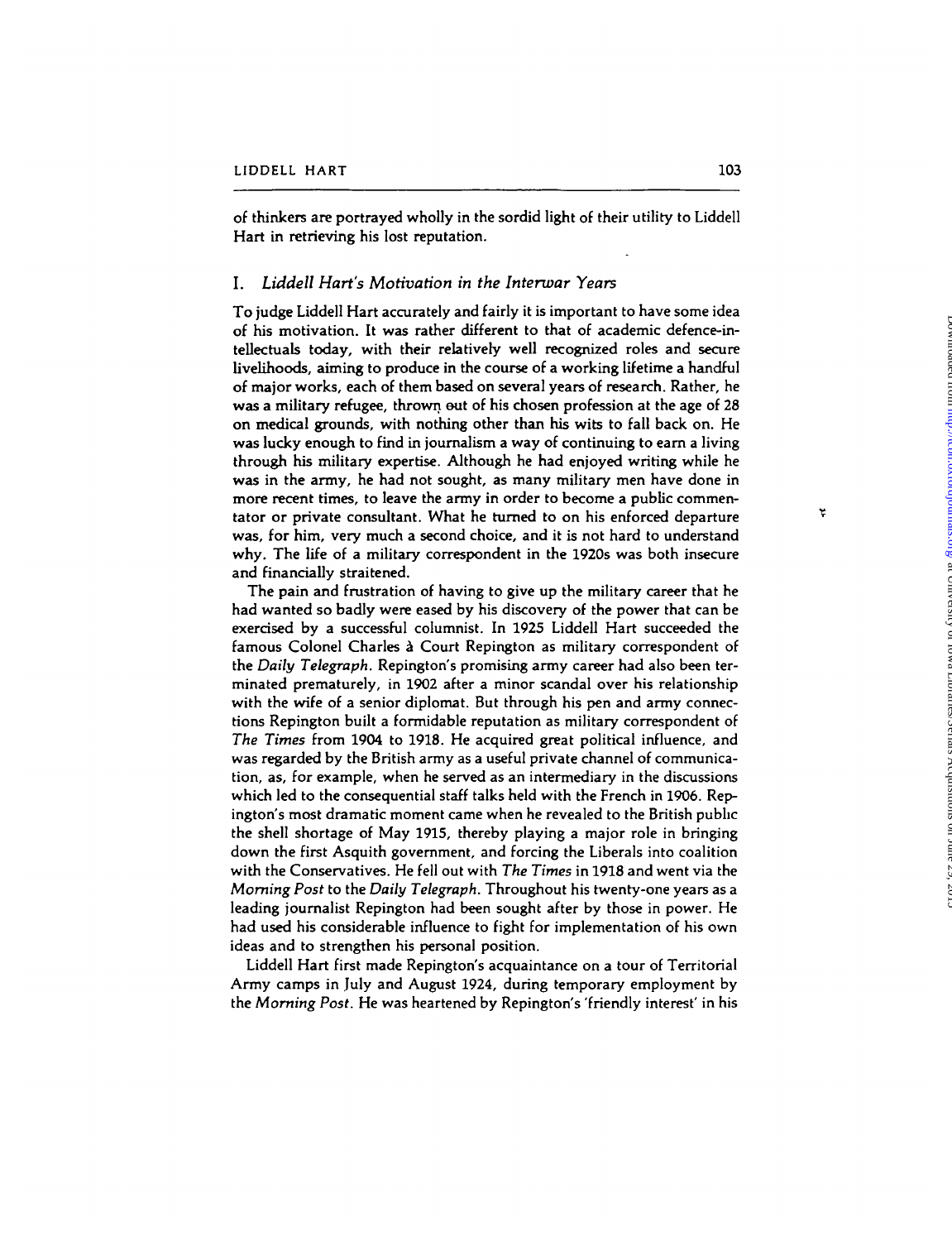views and through being treated 'as a colleague rather than as a novice'.<sup>3</sup> When Repington died in 1925, Liddell Hart stepped into his shoes at the Telegraph. In 1934, when The Times re-established the position that Repingto n ha d hel d a s a full-time militar y correspondent , liddel l Har t succeede d t o it .

Liddell Hart's role model for the most influential period of his life, therefore, was not that of a contemplative scholar or a deep-thinking military philosopher but Repington, the gatherer and exponent of day-today influence in the hurly-burly of the defence debates of his country. Liddell Hart had no power base other than that which he could make through his public pen and his private advice to the powerful. He had no money other than what he earned through writing. But he had opportunity and he had the example of Repington to strengthen his confidence that he could mak e somethin g of it .

In Repington's terms Liddell Hart succeeded splendidly. He swiftly achieved an influential readership, which, while not all agreeing with his views, recognized that he was not to be ignored in the public debate. He soo n becam e th e bes t know n defenc e write r i n Britain , an d hi s reputatio n sprea d abroad . H e no t onl y wrot e fo r hi s newspape r bu t als o produce d a torrent of books. Between 1925 and 1930 he published eight, including three particularl y successfu l an d seriousl y regarde d works : *Paris, or the Future of* War, The Decisive Wars of History (an early version of his best known wor k *Strategy, the Indirect Approach),* an d *The Real War,* a histor y of th e Firs t Worl d War . H e wrot e anothe r fiv e befor e goin g t o *The Times* i n 1934 , including biographical studies of Foch and T. E. Lawrence, and expanded hi s histor y of th e Firs t Worl d War .

Once Liddell Hart had achieved the prestige and influence conferred by his new appointment as military correspondent of *The Times,* his advice wa s sough t increasingl y b y leadin g politicians , particularl y Duff Cooper , Secretar y of Stat e fo r Wa r 1935-7 . Whe n Hore-Belish a succeede d Cooper , Liddell Hart's position was elevated to that of personal adviser, and a close workin g relationshi p ensue d fo r a year . Liddel l Hart' s positio n wa s reinforce d b y Chamberlain' s hig h persona l regar d fo r hi m an d hi s writings . Repingto n himsel f coul d no t hav e don e bette r i n thes e years . Liddel l Har t finall y felt that he had justified himself and that the pain and exertion of the past decad e ha d bee n worthwhile .

He also felt no small enmity towards those soldiers who, he believed, had rejected him and his ideas. In his zeal for military reform he was not always fai r i n hi s appraisal s of peopl e wit h who m h e differed , no r di d h e alway s us e tact in handling them. He was not unjustifiably regarded with suspicion by some senior soldiers, and once they knew that his advice to Hore-Belisha

<sup>&</sup>lt;sup>3</sup> B. H. Liddell Hart, *The Memoirs of Captain Liddell Hart* (London, 1965), p. 74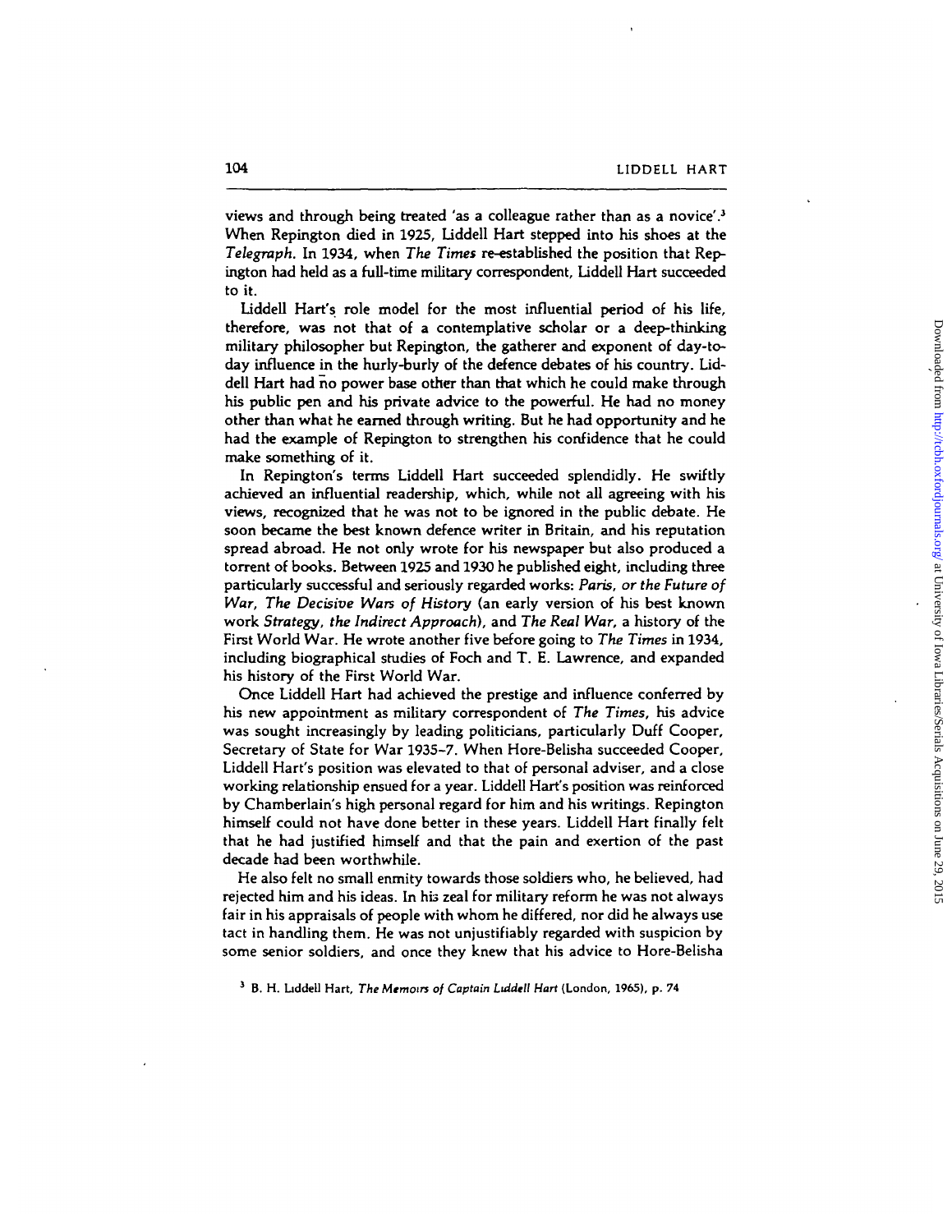could have an important influence on their careers, opposition to him within the army mounted. By late 1938 he was on very thin ice both with many of th e general s an d wit h Hore-Belish a himself, who , althoug h knowin g nothing about strategy, sometimes had ideas which differed markedly from those of his adviser. When Liddell Hart persisted in 1939 in warning against a British commitment to the defence of France, he found himself almost totally isolated, with only Lloyd George and Beaverbrook seeking his views .

The apogee of Liddell Hart's career was of relatively brief duration. By the outbreak of the war he was stranded, without a job and without real influence. He left *The Times,* after major differences with the paper's policy towards Hitler in 1939. Liddell Hart had argued that Chamberlain's policy after the German entry into Prague was too radical a change and would lead Britain into a war for which she was badly prepared. But the British political tide by then had turned strongly in favor of firmness with Hitler, leaving Liddell Hart high and dry. It took him some time to come to terms with his own role in shaping his fate. The impact of his fall was all the harder for him to bear because he had devoted so much of his life as a writer to the gathering of influence in political circles, the army, and the press. He was not a scholar with a ready-made alternative career to pursue when he los t political favour . Shor n of hi s publi c influence , h e ha d nothin g els e t o tur n hi s formidabl e energie s to .

In addition to his desire to succeed as a journalist, Liddell Hart was motivate d strongl y b y a crusadin g determinatio n tha t wa r shoul d neve r again be fought as it had been on the Western Front. His experience of those years had filled him with a deep revulsion, a reaction partly emotive which coloured his reasoning, but one which also gave him a conceptual line to argue in his works, both the long and the short. In the 1920s he stressed offensive methods, penetration, and mobility, and in the 1930s the vital necessity of avoiding another war in which he believed the defensive must reign supreme, killing millions for no real benefit.

The strength of this rejection of the methods of 1914–18 and the intense pressures of his life led him to jump to conclusions and to ignore historical facts which did not suit his theorizing. His works are not to be regarded as objective expositions but rather as strongly didactic, advocating a line with which the reader was welcome to argue. He was used to trading blows and was no mean exponent of the art of verbal fisticuffs. His approach was that if he believed he had a good idea, he would publish without waiting to examine it from all sides. He was highly controversial in his day, but his arguments were convincing to many; even to those who were more critically disposed, hi s wor k wa s regarde d a s usefu l i n challengin g establishe d ideas . I n thei r day , hi s book s wer e pre-eminent , an d i n thei r us e of th e informatio n gathered by their author during the few months that he spent in writing

 $\alpha$ t University of Iowa Libraries Actor of Iowa Libraries Acquisitions or June 2015 http://tcb.org/ Downloaded from Downloaded from Downloaded from Downloaded from Downloaded from Downloaded from Downloaded from Download

¢,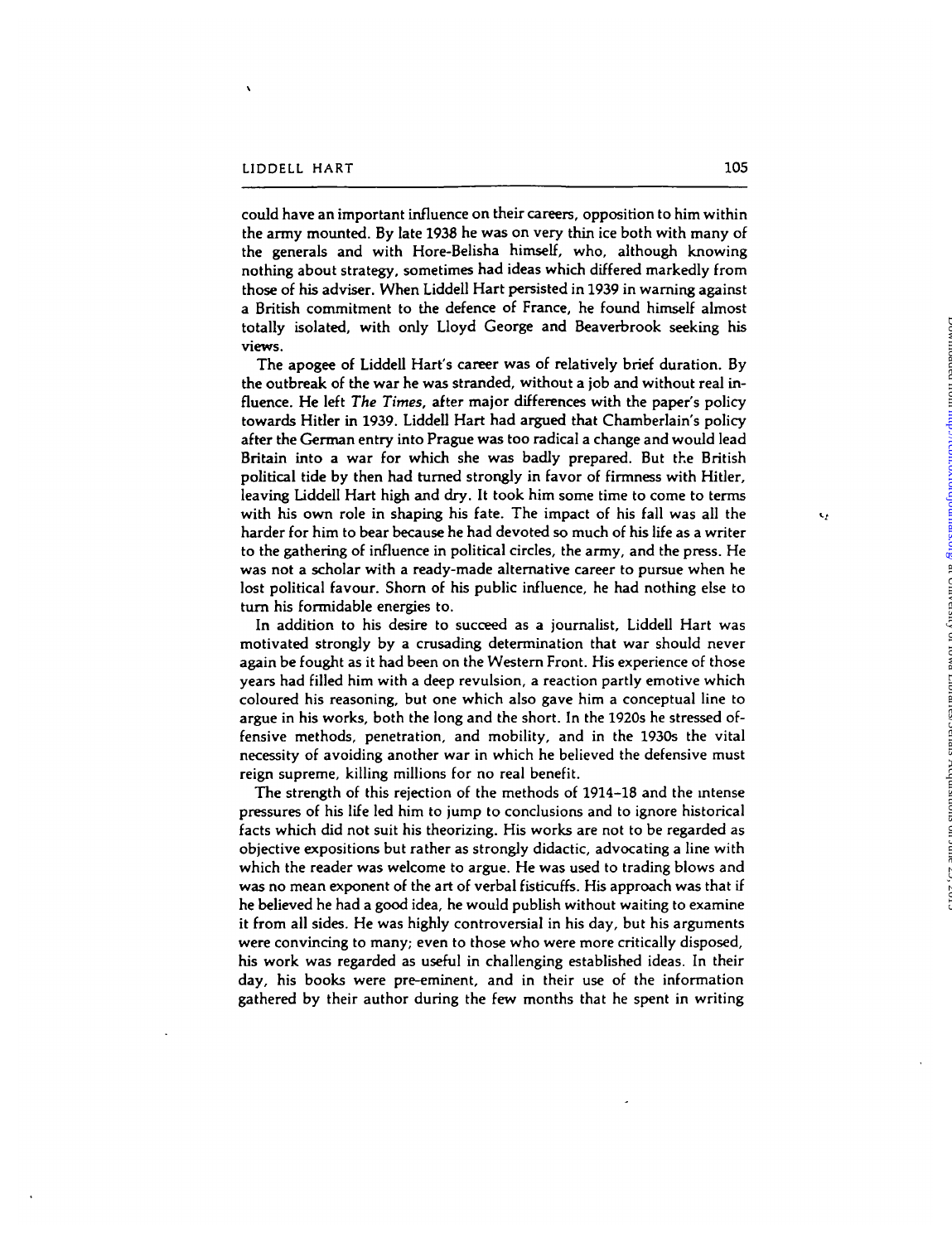most of them, they illuminate their subjects in a remarkably effective and stimulatin g way . T o damn Liddel l Har t fo r failur e t o achiev e th e standard s of professiona l scholars , a s Mearsheime r does , i s t o judg e hi m b y criteri a t o whic h h e di d no t subscrib e fo r th e greate r par t of hi s work .

Liddel l Har t ros e rapidl y fro m obscurit y i n a society whic h ha d n o secur e place s i n th e fiel d of publi c militar y analysi s fo r youn g ex-captain s wh o lacke d forma l qualifications . H e ha d n o foundatio n grant s o r researc h assistants to give him time for detached contemplation. He depended on a forcefu l pe n an d a copiou s outpu t t o hol d hi s position . Stron g view s an d a clea r positio n o n nearl y all of th e man y defenc e issue s of hi s da y wer e th e re quirement s of th e job . Ha d h e cease d t o produc e a stead y strea m of article s and books he would have been eclipsed by other journalists. His works need to be judged against the standards of the time and the circumstances in which they were produced. What was important was their hitting power within days or weeks of their publication: the rate of fire was often as important as the quality of the aim.

## II . *Liddell Hart's Ideas in the 1920s and 1930s*

What did Liddell Hart think in his heyday? What was it in his work that made thinking soldiers and politicians want to read him? Why was he judged t o b e th e leadin g defenc e write r of th e time7

Hi s firs t essa y int o th e worl d of militar y doctrine , o n th e developmen t of infantr y tactic s fo r breakin g throug h fixed defences , wa s judge d successfu l to the degree that he was appointed to write a new edition of the British army's *Infantry Training Manual* in 1920. His work was not entirely original , fo r i t dre w o n Germa n an d Britis h method s of penetratin g fixed defences employed in 1918, but he had a gift for developing vivid and powerful concepts such as that of the expanding torrent of attack, broadening as it flowed after penetrating the enemy's line. These talents were soon recognized by professional colleagues and of the many officers eager to undertak e thi s kin d of work , h e wa s th e on e wh o wa s chosen .

As an infantryman his thoughts focused initially on the role of foot soldier s i n achievin g penetration , bu t unde r th e tutelag e of Colone l Fuller , on e of th e mos t powerfu l thinker s i n th e Britis h army , h e soo n cam e t o se e the great utility of the tank in this role. Liddell Hart's ideas differed from those of Fuller in that he believed infantry still had an important role on the battlefield , t o mas k an d overcom e strongl y hel d enemy point s of resistanc e while the main thrust went swiftly forwards, bypassing anything which threatened to delay it. Fuller, on the other hand, saw the tank in a more ideal sense, totally displacing infantry. Liddell Hart was one of the first to point to the tactical role of aircraft in helping to achieve and exploit a .<br>breakthrough, largely taking the place of artillery. He also wrote about the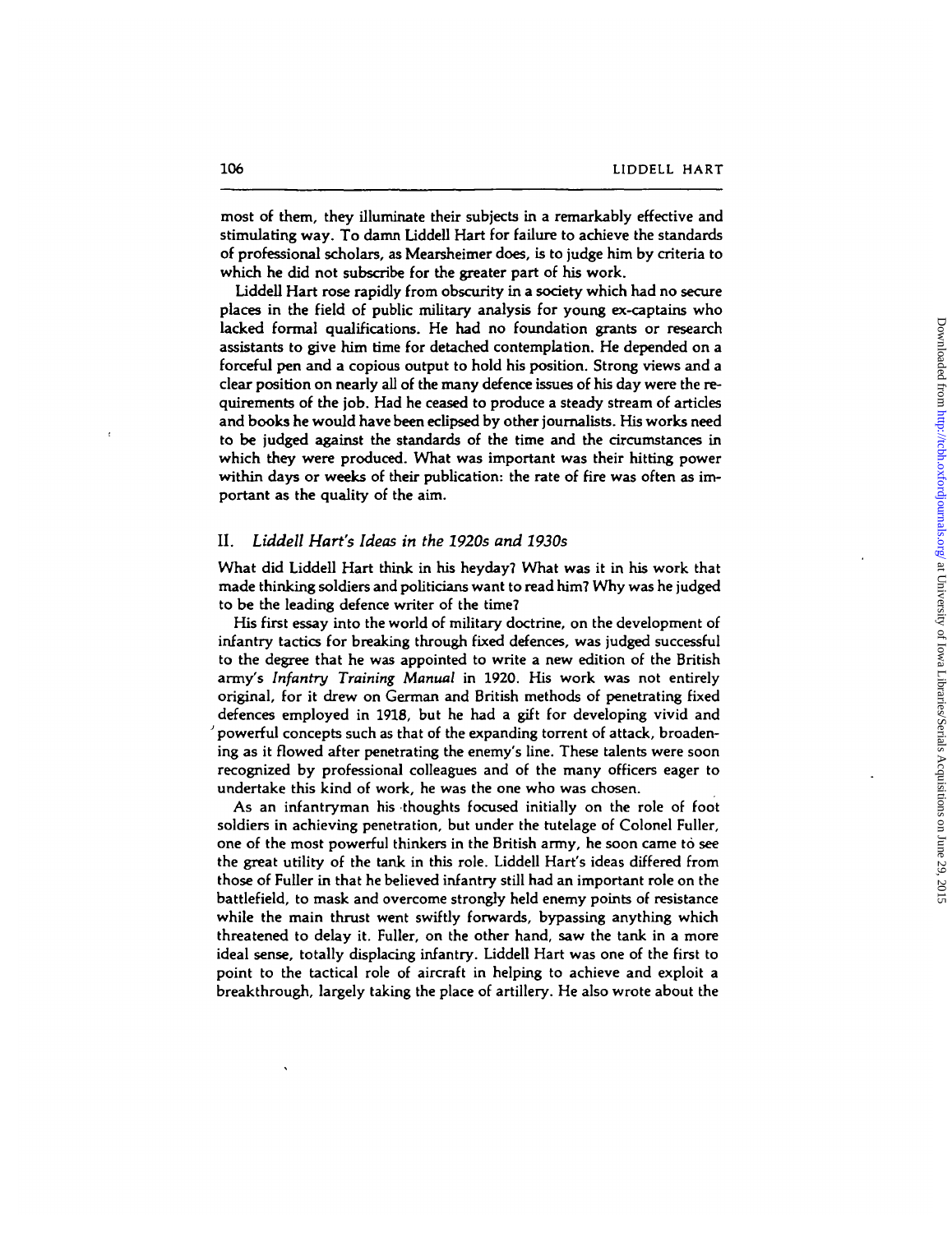formidable command and control problems of using tactical air support as mobile firepower for the mechanized spearheads on the ground, and the need for commanders in this form of warfare to show initiative and to seize opportunities without waiting for orders. The later history of the conduct of mechanized warfare showed him to be very prescient in these analyses.

Liddel l Har t began t o publis h hi s idea s o n mechanize d warfar e in 1924 , an d wa s read widel y — by , amon g others , Germa n officer s suc h a s th e the n Captain Guderian, who was to develop the German panzer force to such great effect in the late 1930s and then employ it devastatingly during the Second World War. Most of what Liddell Hart wrote on this theme was publishe d b y 1929 , an d th e Germans , onc e the y bega n t o develo p thei r ow n .<br>thinking and practice at secret manœuvre grounds in the Soviet Union, soon wen t beyon d him . However , the y stoo d i n deb t t o hi m an d t o othe r Britis h writers, particularly Fuller and Martel, for stimulus, early guidance in approach, and confirmation of some of their own thinking. It is true, as Mear-.<br>sheimer states, that Liddell Hart later exaggerated the role that he had playe d i n th e Germans' developmen t of blitzkrieg , bu t nevertheles s h e di d .<br>make an important contribution to their thinking in the 1920s. Without any prompting from Liddell Hart. Guderian made this clear in the German edi-.<br>tion of his memoirs in 1951. It was foolish of Liddell Hart then to suggest to Guderia n tha t h e migh t writ e somethin g mor e fulsome i n th e Englis h editio n to which Liddell Hart was contributing the foreword, but Guderian's original tribute, written without any discussion with Liddell Hart, is significan t testimony :

It was principally the books and article s of the Englishmen , Fuller, Liddell Hart , and Martel , that excited my interest and gave me food for thought . Thes e farsighted soldiers were even then trying to make of the tank something more than just an infantry support weapon . They envisaged it in relationship to the growing motorizatio n of our age , and thu s they became the pioneers of a new type of warfare on the largest scale.<sup>4</sup>

In the late 1920s and 1930s Liddell Hart ventured deeply into the much more difficult field of grand strategy. Mearsheimer is quite justified in the critica l comment s h e make s o n 'th e strateg y of th e indirec t approach' , th e avoidance of the most obvious moves on the battlefield, which an enemy is always best prepared to meet. Much of the argument underlying that theory was tendentious and in any event ignored the simple truth that in some circumstance s a punc h o n th e nos e i s th e bes t cours e t o take . Liddel l Hart' s writing on this theme would have been more valuable had he simply drawn attention to the indirect approach as an alternative to the direct, and invited

 $\alpha$ t University of Iowa Libraries Actor of Iowa Libraries Acquisitions or June 2015 http://tcb.org/ Downloaded from Downloaded from Downloaded from Downloaded from Downloaded from Downloaded from Downloaded from Download

**<sup>4</sup> Hein z Guderian ,** *Ennnerungen tines Soldaten* **(Heidelberg , 1951) , p . 15 . Thi s tribut e als o appeare d i n th e Englis h edition .** *Panzer Leader,* **translate d b y Constantin e Fitzgibbo n (London , 1952) , p 20 .**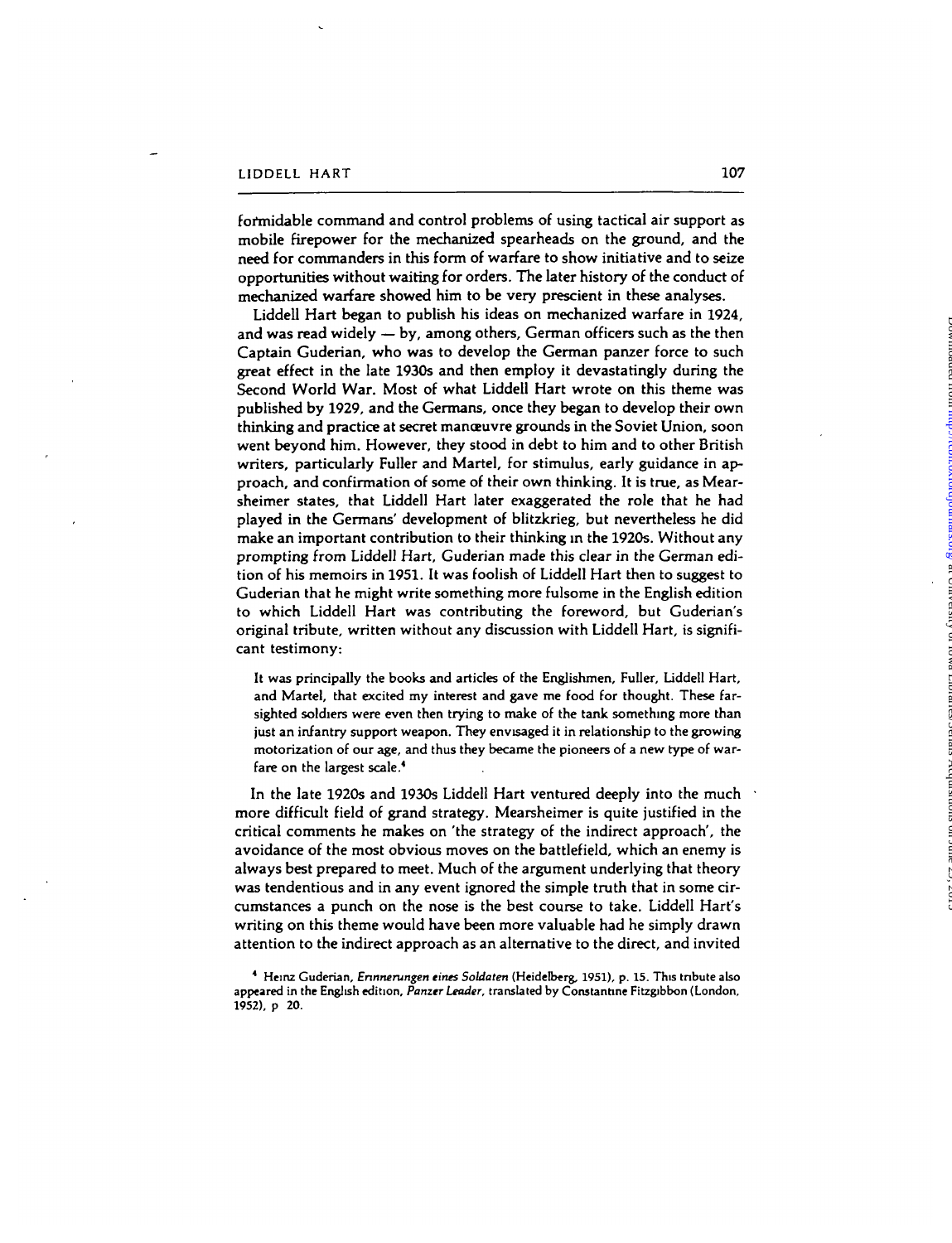commander s alway s t o identify an d compar e th e respectiv e merit s of th e tw o befor e decidin g o n a cours e of action .

It is also easy to dismiss the other principal strand of his advocacy in the 1930s — the need for Britain to avoid another army commitment to the defence of France. This line of policy was mistaken politically at the time when Liddell Hart was enunciating it. Hitler was not to be dissuaded from his plans for eastern conquests by British and French moderation: in believing that he was, Liddell Hart made errors in judging Hitler similar to those of Chamberlain . Th e polic y wa s als o mistake n militaril y becaus e th e Frenc h army was incapable of holding a firm line against the Germans. Yet, given Liddell Hart's determination that British soldiers should not be slaughtered in a vain struggle and the belief he had formed in the late 1930s that the defensive was much the stronger form of warfare, his conclusions were logical. The root of his error in holding that the defensive was much stronger than the offensive was twofold. First, he overrated the effectiveness of the machine gun, the anti-tank gun and the anti-aircraft gun against the new forms of offensive technology. Secondly, he underestimated the difficulties of conducting defensive manoeuvres to obstruct a swiftly adwancing enemy who had air superiority

Liddell Hart was far from alone in thinking this way. A substantial part of the cause in his case was, no doubt, his *modus operandi,* taking a prominent position in the public and expert debates on all these matters, yet having little time for in-depth research. Another source of error lay in his ignorance of Hitler's true nature, understanding neither the nature of Nazi foreign policy goals nor the single-mindedness and determination with which Hitler would pursue them. Liddell Hart's failure to perceive the incapacit y of th e Frenc h arm y wa s share d b y mos t expert observers , includin g man y of th e Germa n generals . Liddel l Hart' s persona l experienc e in th e Firs t World War no doubt helped to incline him this way. The slow progress mad e b y th e Britis h arm y i n developin g armoure d warfar e i n th e 1930 s may als o hav e misle d hi m with regar d t o Germa n offensiv e capabilities .

Liddell Hart's record during the 1920s and 1930s is thus very mixed. He produced his best ideas in the 1920s in developing the early expositions of mobile mechanized warfare: his entry into the field of grand strategy was much less successful. His writing had sufficient intellectual power to convince a substantial number of readers, or to reinforce their prejudices, enabling him to retain essential credibility with many political and military leaders until 1938. But from then on his following waned and over the following two years events conclusively proved him wrong. The most that ca n b e sai d fo r hi s book s an d newspape r article s in thi s perio d i s tha t h e pro moted some useful reforms within the army, helped to improve its state of readiness, and advocated an integration of the three service ministries into a mor e co-ordinate d defenc e structure .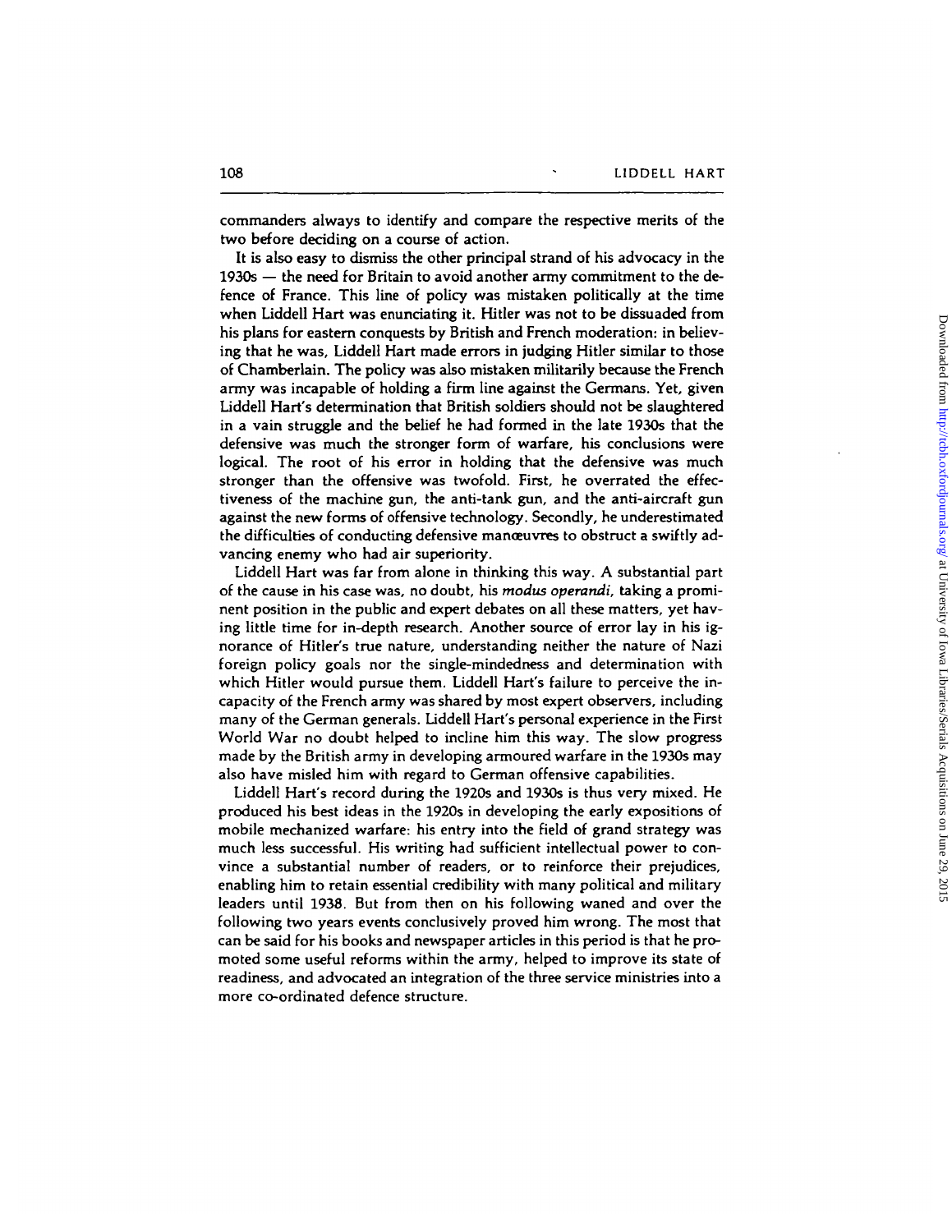Despit e hi s mistakes , th e fac t tha t h e challenge d official line s of polic y an d advocate d reform s of man y kinds , s o forcefully , clearly , an d frequently , helped to deepen and broaden a tradition of public discussion of defence matters. In the days before major research institutes had been established in thi s field , befor e th e buildin g of a n internationa l communit y of analysts , and before the wide availability of information on military forces, Liddell Hart represented an important national resource. He was widely consulted, as his correspondence shows, and he dealt energetically with most of the queries and comments addressed to him by his readers of all levels and backgrounds . Thi s correspondenc e an d consultatio n wa s valuabl e t o hi m too, because it brought him information and critical views from which he sometime s learned . Bu t h e als o provide d a considerabl e publi c service , fo r which he received no payment and little credit. He made mistakes more frequentl y becaus e h e overloade d himself. H e worke d ver y lon g hour s an d undermine d hi s health , precipitatin g a seriou s collaps e i n 1939 . Yet h e ha d enormou s stamin a an d dedicatio n t o hi s field . Hi s solitar y styl e of workin g had dangers against which those who work in universities and research institute s toda y ar e substantiall y protected . Hi s caree r ha s man y lessons , bot h positiv e an d negative , fo r thos e wh o wor k i n hi s fiel d today .

## **III .** *Liddell Hart after his Fall*

For Liddell Hart the Second World War was a period of eclipse and frustration . H e ha d bee n wron g i n predictin g th e cours e of events , an d unwis e i n linking himself too closely with the soon-to-be-falling and fallen stars of Hore-Belish a an d Lloy d George . Th e exten t t o whic h Hore-Belish a ha d relied on his advice had drawn Liddell Hart into vicious currents of personal politics at the highest levels of the British army and it is not surprising that he became the *bête noire* of those whose fortunes he did not favour. He therefore paid a high personal price for his role when his relationship with Hore Belisha deteriorated before the latter fell from office.

Liddell Hart showed poor political judgement in having only Lloyd George and Beaverbrook to fall back on for support. They were, of course, not insubstantial figures, but they did not prove to be the path to power for which Liddell Hart had hoped. But what else was he to do? Lloyd George and Beaverbrook were the only prominent people who sought his advice, so it was with them that he developed his links. It was unfortunate for him that his relationship with Churchill did not flourish in 1939–1940, but Liddell Hart had differed strongly with him on the degree to which Britain should oppose Hitler and there was little basis for a fruitful partnership between them .

Liddell Hart's fall damaged his standing more in the political arena than in the military. He continued to have a substantial degree of access to the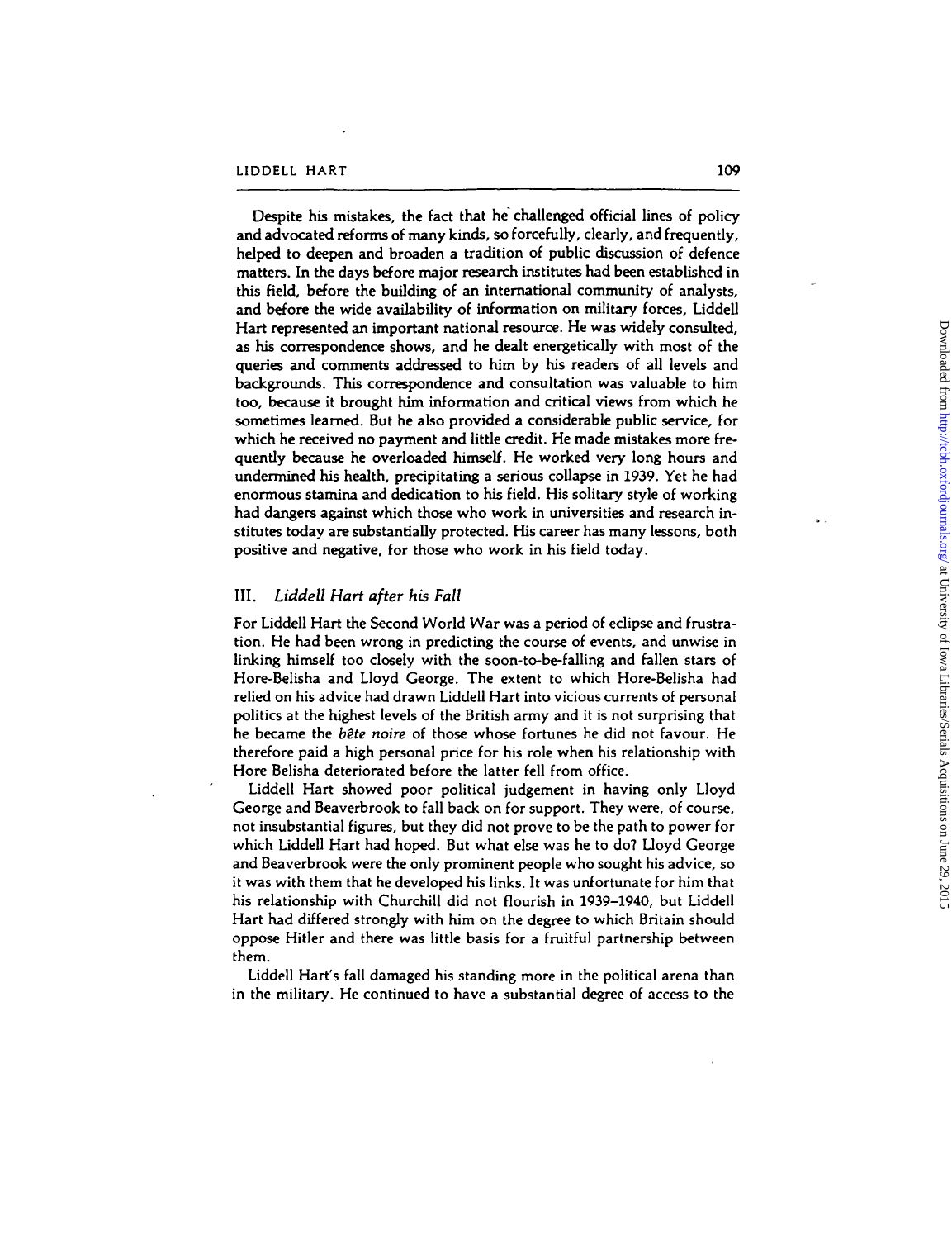British army, and later to the American, and many of his views continued t o comman d militar y respect . H e wa s unrepentan t i n hi s attitud e toward s Churchill, arguing during the war years that the Prime Minister was pursuin g victor y i n to o bull-heade d a way . Liddel l Har t characterize d th e bomb in g of Germa n citie s a s barbari c an d criticise d Roosevelt' s hast y adoptio n of the policy of 'unconditional surrender' as counterproductive. It took some courage to maintain this stance during the war, but he did not flinch from the controversy that his stance engendered. His views were still in public demand and he continued to write for the press, becoming the military correspondent of the *Daily Mail* in 1941 and publishing a further five books during the war. In 1946 he was commissioned by old friends who had served in The Royal Tank Regiment to write its history. This task was an important voyage of discovery in the world of historical method for Liddell Hart. Commenting on the work he put into the project he wrote:

The historical exploration in detail proved to be a much harder and longer task than any of us had reckoned. It has also been much the most impressive lesson I have ever had in the complexity, obscurity, and fallibility of historical evidence particularl y whe n i t i s a matte r of memory .

I have spent a far longer time on this book than on any previous one, and am still far from content. Any readers who question the facts or conclusions in it will find me very ready to agree that I may be wrong — although not necessarily with thei r alternat e views . After more tha n forty years' experienc e i n th e stud y of history the nearest I come to being sure about anything is that historians, or witnesses, who are confident of being right are those most likely to be wrong.<sup>5</sup>

Clearly the thirteen years Liddell Hart spent in preparation of the two volumes of *The Tanks* had been an important learning experience in more ways than one. But at least he did learn, and showed that he was capable of producing something that squared with the records and recollections of the men about whom he was writing. Although the work is not his best known, it will probably be his most enduring work of history because he put so muc h int o it s writing .

In the postwar years Liddell Hart was also coming to grips with the strategic problems of the nuclear age, arguing that the destructive power ol modern weapons had made warfare even more pointless than before. He quickl y sa w tha t th e atomi c bom b ha d revolutionize d th e natur e of interna tional conflict, making war suicidal for two contending powers, each of which was armed with nuclear weapons. He did not go on to argue that this meant the end of warfare, but rather pointed to the need for careful restraints to be applied in the conduct of hostilities. Long before the Korean Wa r h e wa s writin g abou t limite d warfare . Wel l befor e th e Nort h Atlanti c

**<sup>5</sup> Captai n B . H . Liddel l Hart .** *The Tanks* **(London . 1959) , i , p . xiii .**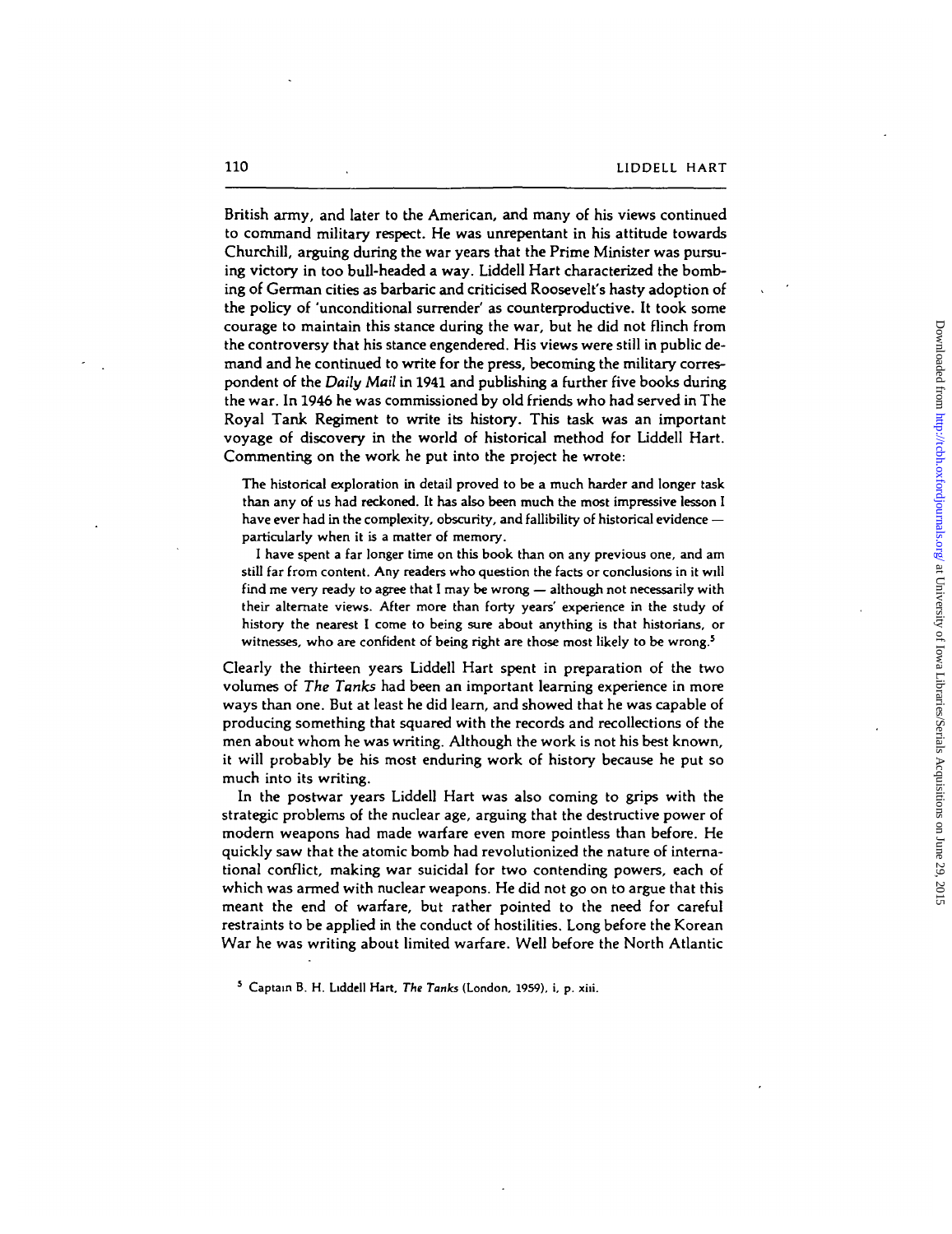Alliance was founded he anticipated one of its most enduring themes of debate, pointing to the problems inherent in basing the defence of the West on nuclear retaliation rather than on adequate conventional forces. He also saw that possession of nuclear weapons would not of itself guarantee leverage over states without them, warning of unexpected limitations to America n influenc e i n th e nuclear age .

During the 1950s he was in the vanguard of those in the West who called for restraint in the conduct of relations with the Soviet Union lest a suicidal war should be provoked. He also criticized Americans who advocated the use of strategic bombing against the Soviets while the United States was clearly superior in nuclear terms. He was strongly opposed to the philosophy behind the 'New Look' of the Eisenhower administration and castigated the policy of massive retaliation as incredible. He also thought about the acute <u>.</u><br>problems of command and control in nuclear war that were to become such .<br>an important topic of debate in the 1970s. He had particularly strong objections to the use of tactical nuclear weapons because of the inherent dangers they posed to strategic stability through escalation. Liddell Hart was not alone in publicly expressing these thoughts, but he was certainly one of the leaders in the debate, and his arguments have been shown through the discussions of later vears to have been well conceived and well received. In making the transformation from the strategic policy debates of the 1930s to those of the 1950s he showed remarkable acuity, range of competence, and flexibility .

Th e mos t damagin g par t of Mearsheimer' s boo k deal s with thes e years , focusing not on Liddell Hart's contributions to the nuclear debate but on his ow n portraya l of himself. Th e pictur e conveye d i s of a massivel y wounde d vanity which led Liddell Hart to scheme, lie, manipulate, flatter, cajole, and exert pressure on everyone who could possibly help restore his reputation. He restored his reputation, it is implied, because many people active in the field of strategic studies, or in senior military positions, fell under his spell, suspended their critical faculties, and obligingly did his bidding.

There is no doubt that Liddell Hart felt deeply and openly about his reputation, to a degree which those who knew him found out of place in a man who had achieved so much. He became defensive about his earlier writings and found it difficult to admit mistakes. This was the sad but understandable reaction of a man who believed himself to have been unfairly damned by politicians opposed to his views, wrongly excluded from influence, and denied credit for his real contributions to thinking on the problems of the war. He was preoccupied by a belief that he had been wronged — but it was not a total obsession. It led him to ask German generals to credi t hi m publicl y fo r some of thei r bette r ideas . Manstein , rightly, refuse d to do so. Liddell Hart did not pursue the point. Guderian obliged him. Was Guderia n wron g i n doin g so ? H e wa s wron g i n cribbin g fro m Liddel l Hart' s

 $\overline{a}$ 

 $\alpha$ t University of Iowa Libraries Actor of Iowa Libraries Acquisitions or June 2015 http://tcb.org/ Downloaded from Downloaded from Downloaded from Downloaded from Downloaded from Downloaded from Downloaded from Download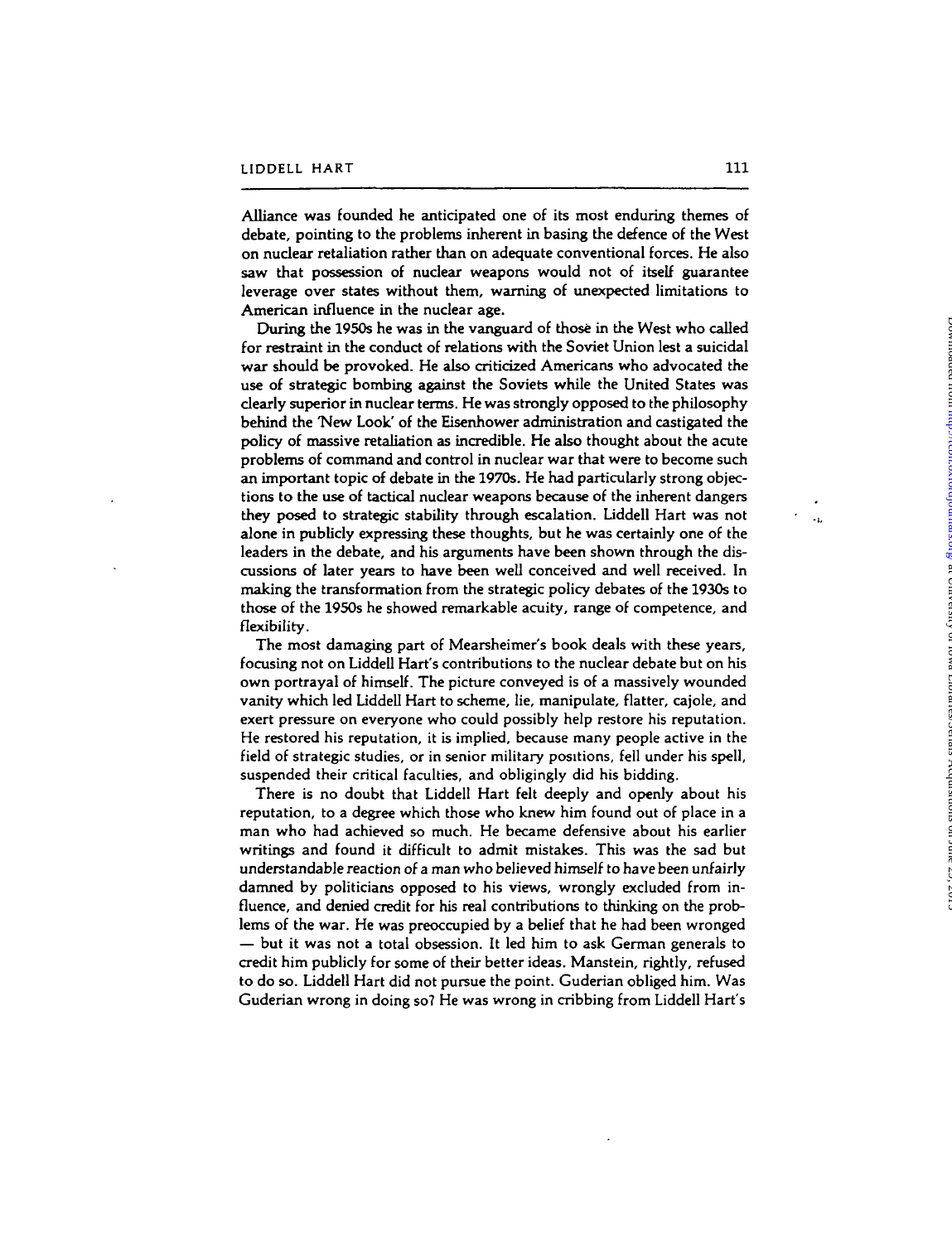letter to him on the subject but, as mentioned above, Guderian had already acknowledge d a substantia l deb t t o him .

The restoration of Liddell Hart's reputation owed much more to the respect of those who knew him best than to his pursuit of encomiums of German and Israeli generals to which he was not entitled. If during the postwar year s h e ha d show n nothin g bu t injure d vanit y an d desir e t o b e credite d fo r things he had not done, who would have stood him? Certainly not men sensitive to the aura of their own associations like Montgomery, with whom he develope d a dee p friendship : o r risin g younge r militar y figure s lik e Hacket t or Carver, or the journalists over whom he presided in the Military Commentators' Circle, or those who were making their way successfully in the academic pursuits of military history and strategic studies, or even young eraduate students like myself too pressed for time to be bothered with old bores .

Liddell Hart was important to all these people and many, many more becaus e h e kne w a n immens e amount , wa s kee n t o engag e i n debate , an d had an extremely acute mind and great intellectual vitality. Those who sough t hi s hel p usuall y receive d i t i n generou s proportion . H e wa s a dedicate d reviewer of manuscripts , an d scholar s of al l age s wer e welcom e t o us e hi s librar y an d vas t collectio n of papers . H e enjoye d unfettere d debat e o n a wid e rang e of issues , bot h historica l an d current . Graduat e student s were as welcome to challenge his views as the great of the previous generatidn. The fertility of his mind was remarkable even in his seventies. He woul d hav e bee n left lonel y an d lamentin g i n thes e year s ha d h e nothin g bu t trick s an d a wounde d eg o t o offer . O n th e contrary , th e 1950 s an d 1960 s sa w a flowerin g of hi s work an d influenc e becaus e h e related intellectuall y with people of all levels and ages and gave them help that they could not have obtained from others. This was the real substance of the recovery of Liddell Hart's reputation, not his exercizing of a spell-binding effect on the critical faculties of a select few through granting them access to his oncefamou s presence .

As I have said, he was not without unattractive characteristics, such as vanity. As Mearsheimer has shown, his memoirs are self-serving and he did pres s a few Germa n general s t o giv e hi m credi t t o whic h h e wa s no t entitled . It was not difficult to sense this tendency in the course of personal acquaintance, and it aroused scepticism regarding his own view of himself even among the most junior of those who asked for his help. The general tenor of Mearsheimer's book will not be altogether surprising to those who knew Liddell Hart, however much they may feel dissatisfied with the adequacy of the treatment it offers. Yet for all the new material which this account presents , i t doe s no t displac e Bond' s interpretatio n of Liddel l Har t a s th e bes t .<br>book from which to study the man in depth. Mearsheimer has produced a severe indictment of him, on the basis of unfettered research into Liddell